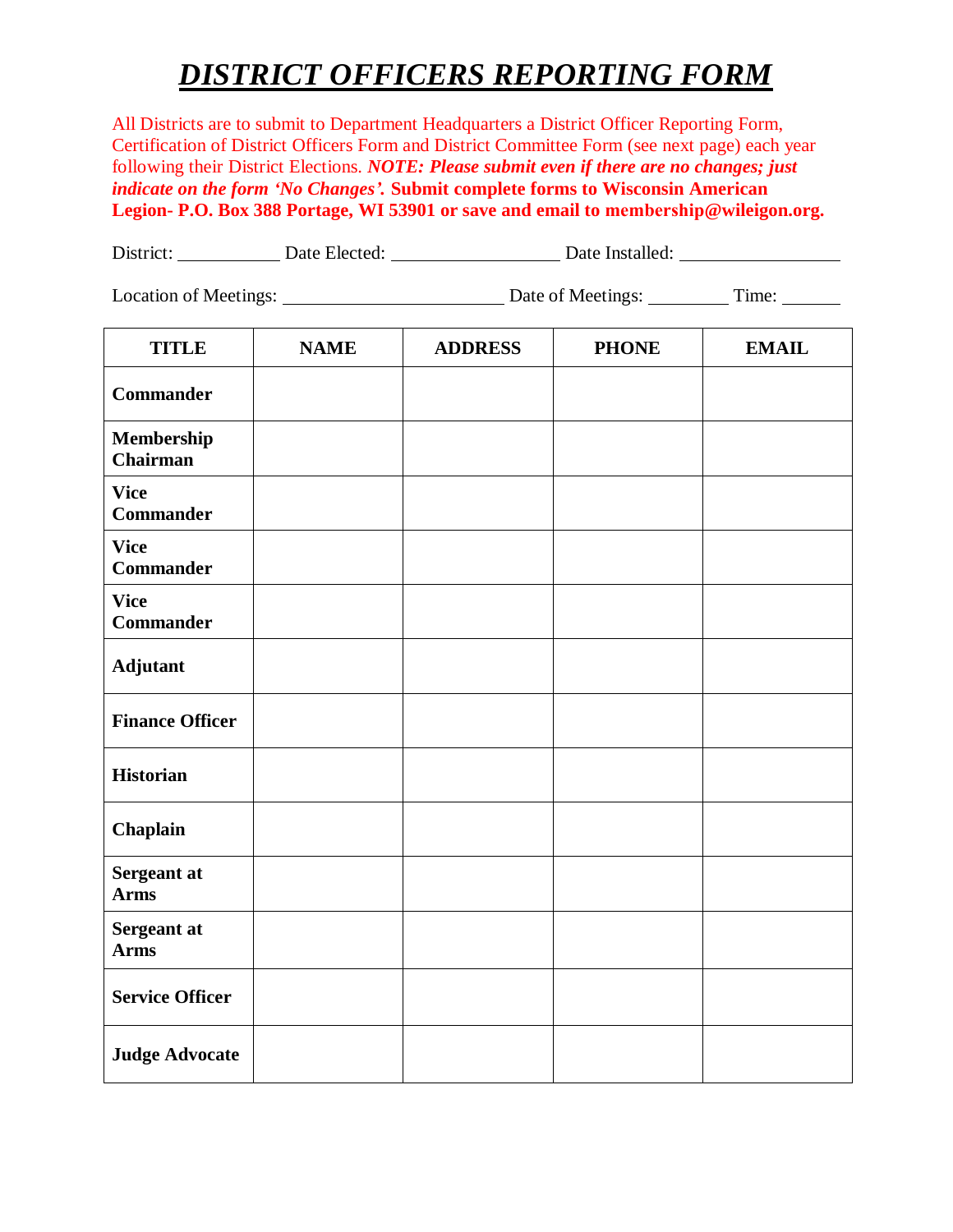## *CERTIFICATION OF DISTRICT OFFICERS FORM*

Date:

Pursuant to the Department Constitution, I have examined the service record of each of the following officers who have been duly elected to serve District.

| <b>TITLE</b>                    | <b>NAME</b> | <b>DATE OF</b><br><b>ENLISTMENT</b> | <b>DATE OF</b><br><b>DISCHARGE</b> | RANK &<br><b>ORGANIZATION</b> | <b>SERIAL</b><br><b>NUMBER</b> |
|---------------------------------|-------------|-------------------------------------|------------------------------------|-------------------------------|--------------------------------|
| <b>Commander</b>                |             |                                     |                                    |                               |                                |
| Membership<br><b>Chairman</b>   |             |                                     |                                    |                               |                                |
| <b>Vice</b><br><b>Commander</b> |             |                                     |                                    |                               |                                |
| <b>Vice</b><br><b>Commander</b> |             |                                     |                                    |                               |                                |
| <b>Vice</b><br><b>Commander</b> |             |                                     |                                    |                               |                                |
| Adjutant                        |             |                                     |                                    |                               |                                |
| <b>Finance Officer</b>          |             |                                     |                                    |                               |                                |
| <b>Historian</b>                |             |                                     |                                    |                               |                                |
| Chaplain                        |             |                                     |                                    |                               |                                |
| Sergeant at<br><b>Arms</b>      |             |                                     |                                    |                               |                                |
| Sergeant at<br><b>Arms</b>      |             |                                     |                                    |                               |                                |
| <b>Service Officer</b>          |             |                                     |                                    |                               |                                |
| <b>Judge</b><br><b>Advocate</b> |             |                                     |                                    |                               |                                |

I hereby certify that each of the above officials are eligible for membership in The American Legion and that their current year membership dues have been paid, and they have the consequent right to serve in an Official capacity.

 $\overline{a}$ 

District Adjutant Signature